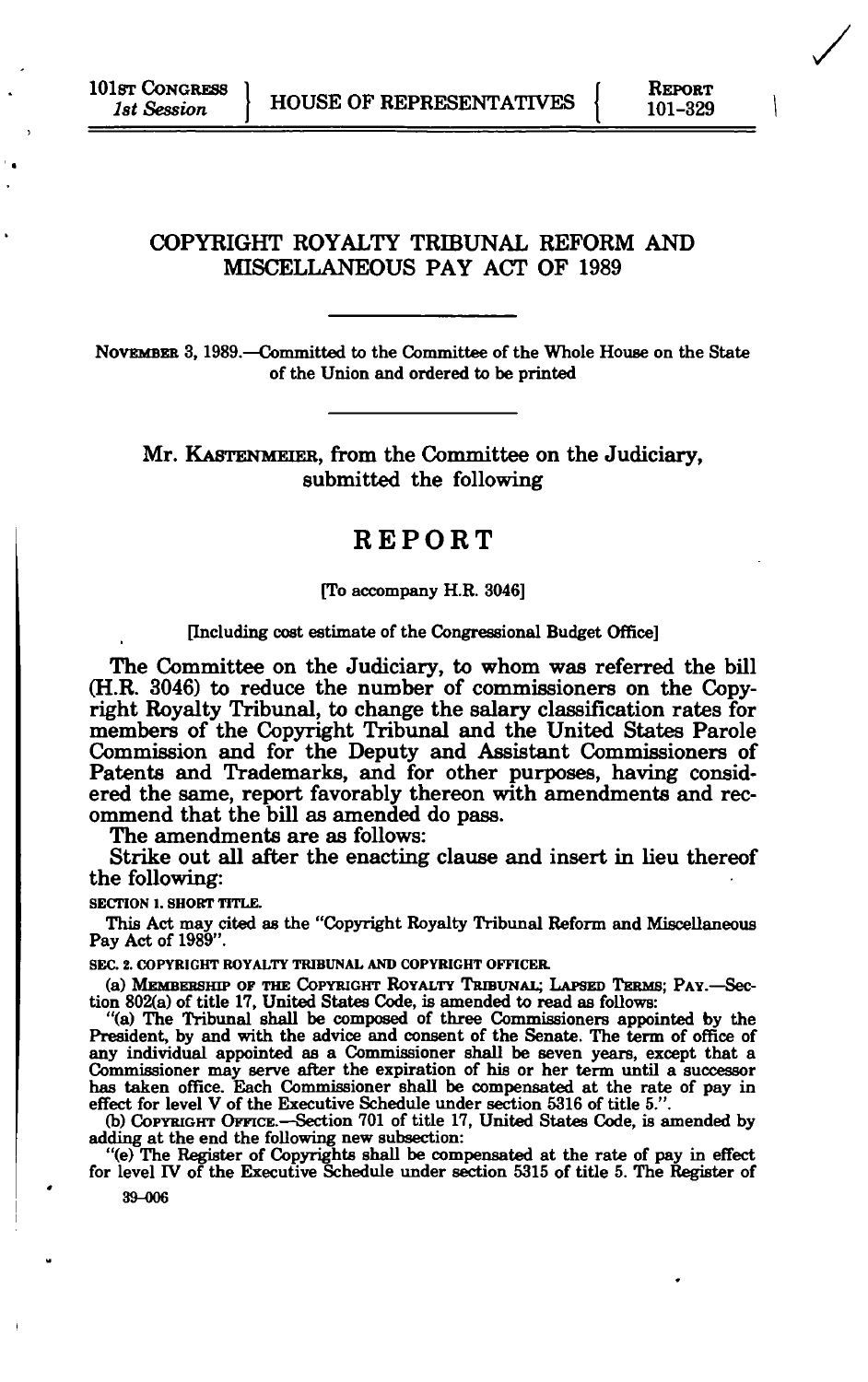Copyrights shall be assisted in the performance of his or her duties by three Associate Registers of Copyrights who shall each be compensated at the rate of pay in effect for level V of the Executive Schedule under section 5316 of title 5.".

#### **SEC. 3. PAY RATES FOR PAROLE COMMISSION.**

(a) CHAIRMAN.—Section 5315 of title 5, United States Code, is amended by adding at the end the following:

"Chairman, United States Parole Commission.".

(b) OTHER COMMISSIONERS.—Section 5316 of title 5, United States Code, is amended by adding at the end the following:

"Commissioners, United States Parole Commission (8).".

**SEC. 4. PAY RATES FOR DEPUTY AND ASSISTANT COMMISSIONERS OF PATENTS AND TRADE-MARKS.** 

Section 5316 of title 5, United States Code, is amended by adding at the end the following:

"Deputy Commissioner of Patents and Trademarks.

"Assistant Commissioner for Patents.

"Assistant Commissioner for Trademarks.".

#### **SEC 5. EFFECTIVE DATE; BUDGET ACT.**

(a) EFFECTIVE DATE.—The amendments made by this Act shall take effect on the date of the enactment of this Act.

(b) BUDGET ACT.—Any new spending authority (within the meaning of section 401 of the Congressional Budget Act of 1974) which is provided under this Act shall be effective for any fiscal year only to the extent or in such amounts as are provided in appropriations Acts.

#### Amend the title so as to read:

A bill to reduce the number of Commissioners on the Copyright Royalty Tribunal, to change the salary classification rates for members of the Copyright Tribunal and<br>the United States Parole Commission, for the Register and Associate Registers of<br>Copyrights, and for the Deputy and Assistant Commissioner marks, and for other purposes.

#### **I. PURPOSE OF THE LEGISLATION**

. The purpose of the legislation is to reduce the number of Commissioners of the Copyright Royalty Tribinal, and to provide for the lapsed terms of offices for Copyright Tribunal Commissioners. The legislation also changes the salary classification rates for members of the Tribunal, for members of the United States Parole Commission, for the Deputy and Assistant Commissioners of Patents and Trademarks, and for the Register of Copyrights and three associate Registers of Copyrights.

The Copyright Royalty Tribunal is authorized five Commissioners, but has functioned effectively since 1984 with three. This legislation reduces the number of Commissioners authorized from five to three. Unlike most Commissions, the Tribunal's present statute makes no provision for service beyond the expiration of a term until a successor is confirmed and duly qualified. This legislation makes such provision. Currently, Commissioners are compensated at a level equal to Grade 18 of the General Schedule, a level being phased out in the Executive Branch. This legislation would change this general schedule reference to the equal amount reflected in the Executive Schedule, Level V.

The legislation makes a similar change in status (from Grade 18 to Executive Level V) for eight Commissioners of the United States Parole Commission and the Deputy Commissioner of Patents and Trademarks as well as the Assistant Commissioner of Patents. The status of the Chairman of the Parole Commission and the Register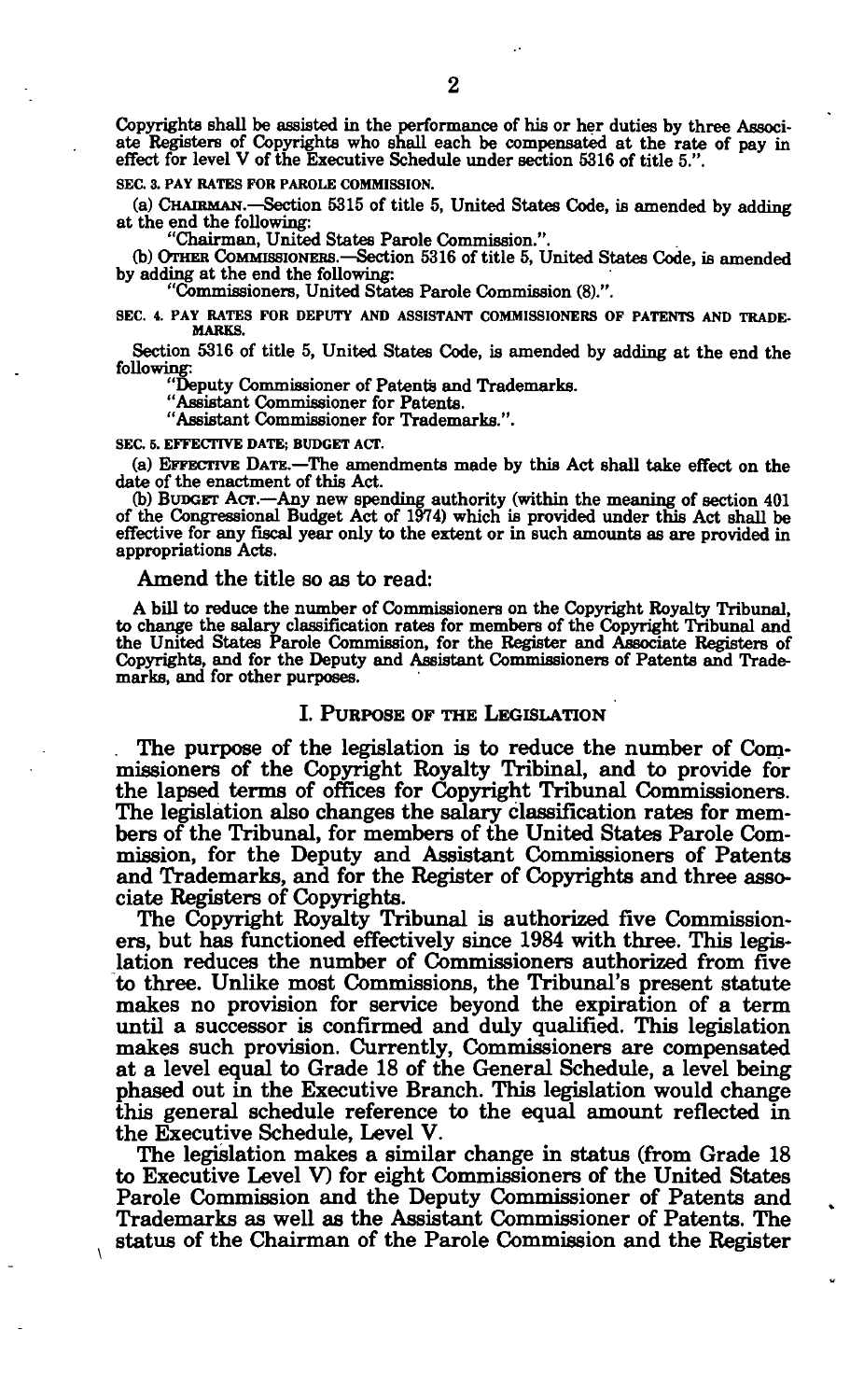of Copyrights are changed from Grade 18 to Executive Level IV. Finally, the three Associate Registers of Copyright and the Assistant Commissioner of Trademarks are changed from Grade 17 to Executive Level V.

### **II. BACKGROUND**

## **A. COPYRIGHT ROYALTY TRIBUNAL**

The Copyright Royalty Tribunal (Tribunal) was created in 1976 by the General Revision of the Copyright Law of that year. Its primary function is the distribution of funds collected under compulsory licenses for cable and satellite retransmitted television signals and for jukeboxes and to set rates in these areas as well as in the area of phonorecords and noncommercial educational broadcasters.

The Tribunal carries out these functions by holding hearings and issuing final determinations, unless the parties/claimants are able to settle their differences beforehand. All final determinations are subject to appeal to the U.S. Courts of Appeal.

### *Number of Commissioners*

The Tribunal is statutorily authorized five Commissioners who are appointed for seven-year terms by the President with the advice and consent of the Senate. Since 1984, the Tribunal has been composed of three Commissioners, with two positions vacant. In recent years, the Appropriations Committees have provided funds for only three positions.

The legislative history of the Copyright Act reflects the intention that the Tribunal remain an independent agency in which the Commissioners perform all professional responsibilities themselves. The staff of the Tribunal consists of a personal assistant to each commissioner and a general counsel. The general counsel position, added in 1985, has proven beneficial to the functioning of the Tribunal.

Since 1985, the Tribunal has held three rate adjustment proceedings and currently has several others pending before it. Since that time, the Tribunal has also concluded five jukebox distribution proceedings and five cable distribution proceedings and is presently engaged in a current cable distribution hearing. Seven of these decisions have been appealed to Courts of Appeal and all affirmed.

This record of performance indicates that the Tribunal has functioned effectively with three Commissioners for the past four years.

#### *Lapsed terms*

Unlike other entities which have Commissioners appointed for fixed terms, the Tribunal has no provisions for lapsed terms. The authorizing legislation for most Commissions provide that a Commissioner will serve, beyond the expiration of his term, until a new Commissioner is confirmed.

At present, one Tribunal Commissioner's term expired September, 1989; the other two expire September, 1991. It adds to the difficulty of conducting hearings to have only two Commissioners sitting. This difficulty is especially compounded, given the fact there is only a small staff and that much of the work must be carried out personally by the Commissioners. Because it can take 6 months or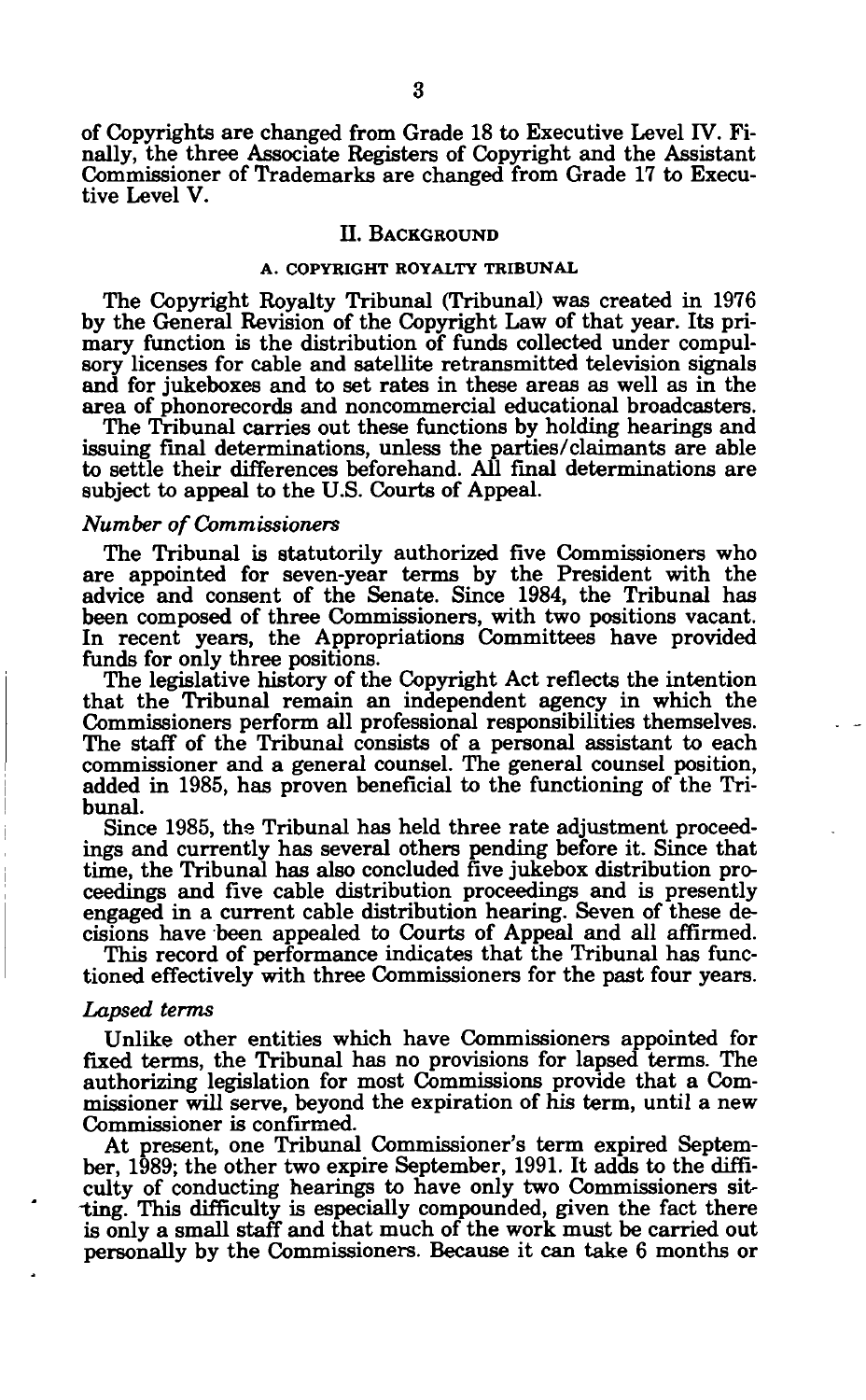more to screen candidates, nominate and complete Senate confirmation, it can be expected that there will be a several month lapse in the Tribunal Commissioner position which expired this year, absent a lapsing provisions.

## *Salary reclassification*

The Commissioners salaries are now authorized at the GS-18 level of the General Schedule. This is equal to the entry level for Presidential appointees in the Executive Branch, Executive Level V. At the time of the Tribunal's authorization, 1976, this was also the highest level for Civil Service employees. Subsequently, Congress, in 1978, revised the "supergrade" system supplementing it with the Senior Executive Service (SES). Since then nearly all career GS-18 positions have been converted to SES.

The GS-18 positions which were once occupied by several thousand employees now number less than 80, mostly non-supervisory personnel, in the Executive Branch. Although the current GS-18 Tribunal Commissioner level still remains equal to Executive Level V, recent recommendations (not implemented) of the President's Quadrennial Pay Commission have revised the Executive Level but not the General Schedule.

The salary reclassification in this legislation would maintain the established parity of Tribunal Commissioners with other entry level Presidential appointees.<sup>1</sup>

#### **B. UNITED STATES PAROLE COMMISSION**

The United States Parole Commission is an independent agency created within the U.S. Department of Justice. It curently is comprised of nine members appointed by the President, by and with the advice and consent of the Senate. Among the Commissioners, the President designates one to serve as chairman.

The Commission was abolished by the Comprehensive Crime Control Act of 1984 (Public Law 98-473, title II, section 218(a)(5), Oct. 12, 1984, 98 Stat. 2027). But any of the Commission's powers in effect before November 1, 1987, shall remain in effect until November 1, 1992, as to any individual who committed a Federal criminal offense before November 1, 1987, and as to terms of imprisonment imposed before that time. In other words, the concept of parole was eliminated prospectively from the Federal criminal justice system, as Congress opted for a determinate sentencing system (with guidelines set by the U.S. Sentencing Commission). The theory was that the Parole Commission would remain in effect for the "old law" prisoners.

Although the Parole Commission is slated for disappearance in 1992, the need to transfer the Commissioner positions from GS-18 to Executive Level V, placing these Presidential appointees on a similar footing as their counterparts in government, is still extant.

<sup>&</sup>lt;sup>1</sup> For further information about the Copyright Royalty Tribunal and the amendments to its statutory charter, see Hearings on Copyright Office and Copyright Royalty Tribunal Oversight before the Subcommittee on Courts, Int 101st Cong., 1st Sess. 40 (1989) (statement of Honorable Edward **W.** Ray).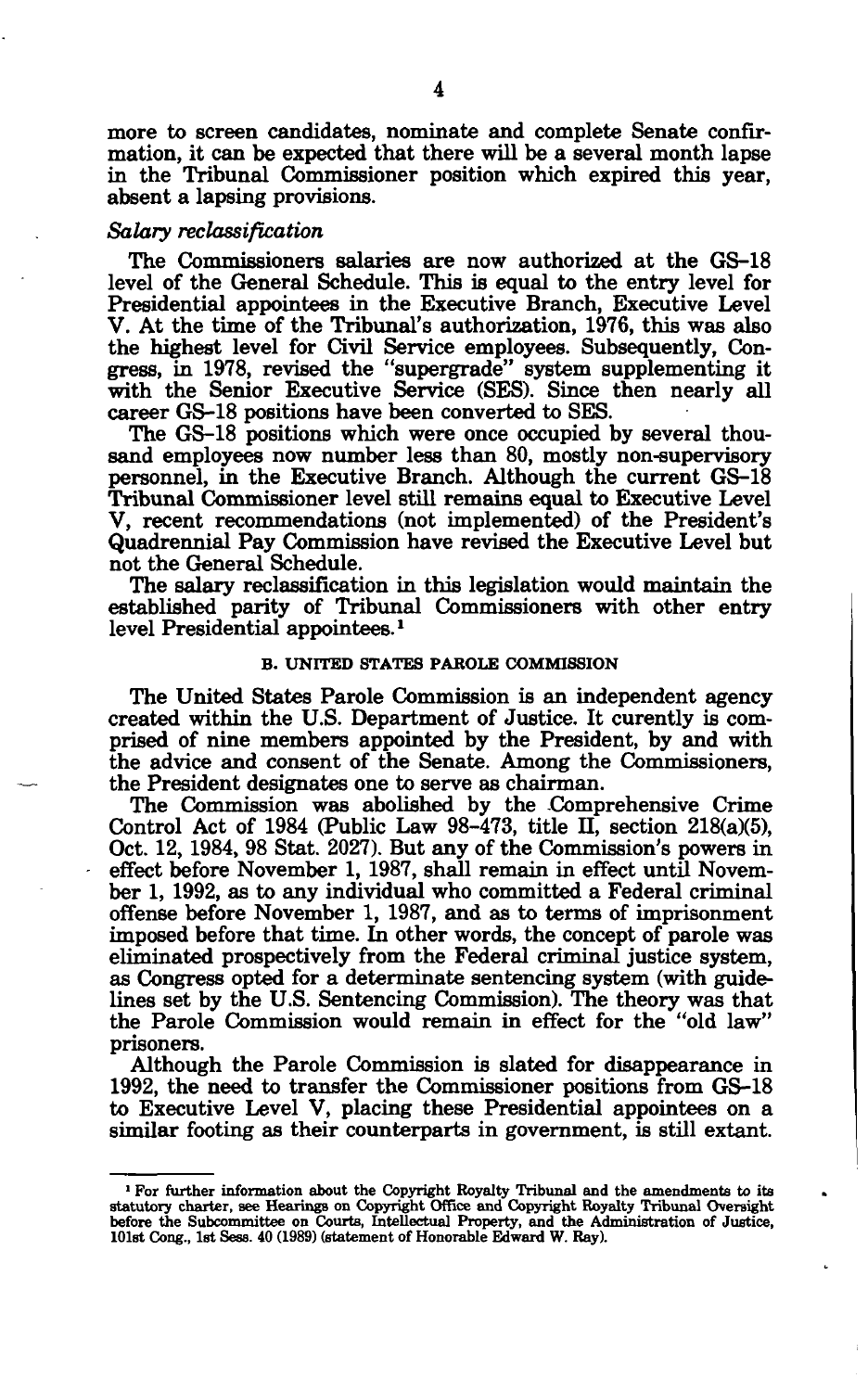The Parole Commission is, therefore, treated similarly to the Copyright Royalty Tribunal.<sup>2</sup>

### C. **U.S. PATENT AND TRADEMARK OFFICE**

The Patent and Trademark Office administers laws relating to patents and trademarks to promote the progress of science and technology and to strengthen the national economy. This is accomplished by:

(1) Examining patent and trademark applications, issuing patents and registering trademarks;

(2) Disseminating patent and trademark information to the public; and

(3) Encouraging a domestic and international climate in which intellectual property can flourish.

To carry out this mission, the Assistant Secretary and Commissioner of Patents and Trademarks is assisted by Management officials who administer parts of the Office responsible for these functions. The Deputy Commissioner for Patents and Trademarks is the alter ego of the Assistant Secretary and Commissioner. The Assistant Commissioner for Patents is responsible for the management of the patent examining corps, and the documentation operations and the scientific library. The Assistant Commissioner for Trademarks is responsible for the managment of the trademark registration operations. These officials all have under their supervision managers in the Senior Executive Service who are compensated at higher salary levels than they are. Classification of these positions at Level V of the Executive Schedule will correct this imbalance and provide for their compensation at a level comparable to other senior administrators.<sup>3</sup>

#### **D. U.S. COPYRIGHT OFFICE**

The U.S. Copyright Office, located in the Library of Congress, is responsible for administering the copyright law and the semiconductor chip protection law pursuant to title 17 of the United States Code. In carrying out these responsibilities, the Office, under the direction of the Register of Copyrights, performs the following functions:

(1) Maintains the public registry of both claims to copyright and semiconductor chip products, records documents pertaining to a copyright, and administers the five compulsory licenses provided in the Copyright Act;

(2) Provides information and technical assistance to Congress concerning policy and legislative matters relating to copyright;

(3) Plays a leadership role in international copyright matters to develop policies for the improvement of international standards for the protection of intellectual property;

(4) Advises the Executive Branch—the State Department, the Commerce Department, and the Office of the U.S. Trade Represent-

<sup>&</sup>lt;sup>2</sup> For further information, see id. at 80 (letter from the Honorable Steny H. Hoyer to the Hon-

orable Robert W. Kastemmeier (dated May 18, 1989, with attachment)). 3 The provisions of the bill relating to the Patent and Trademark Office were added in the subcommittee as an amendment offered by Mr. Moorhead.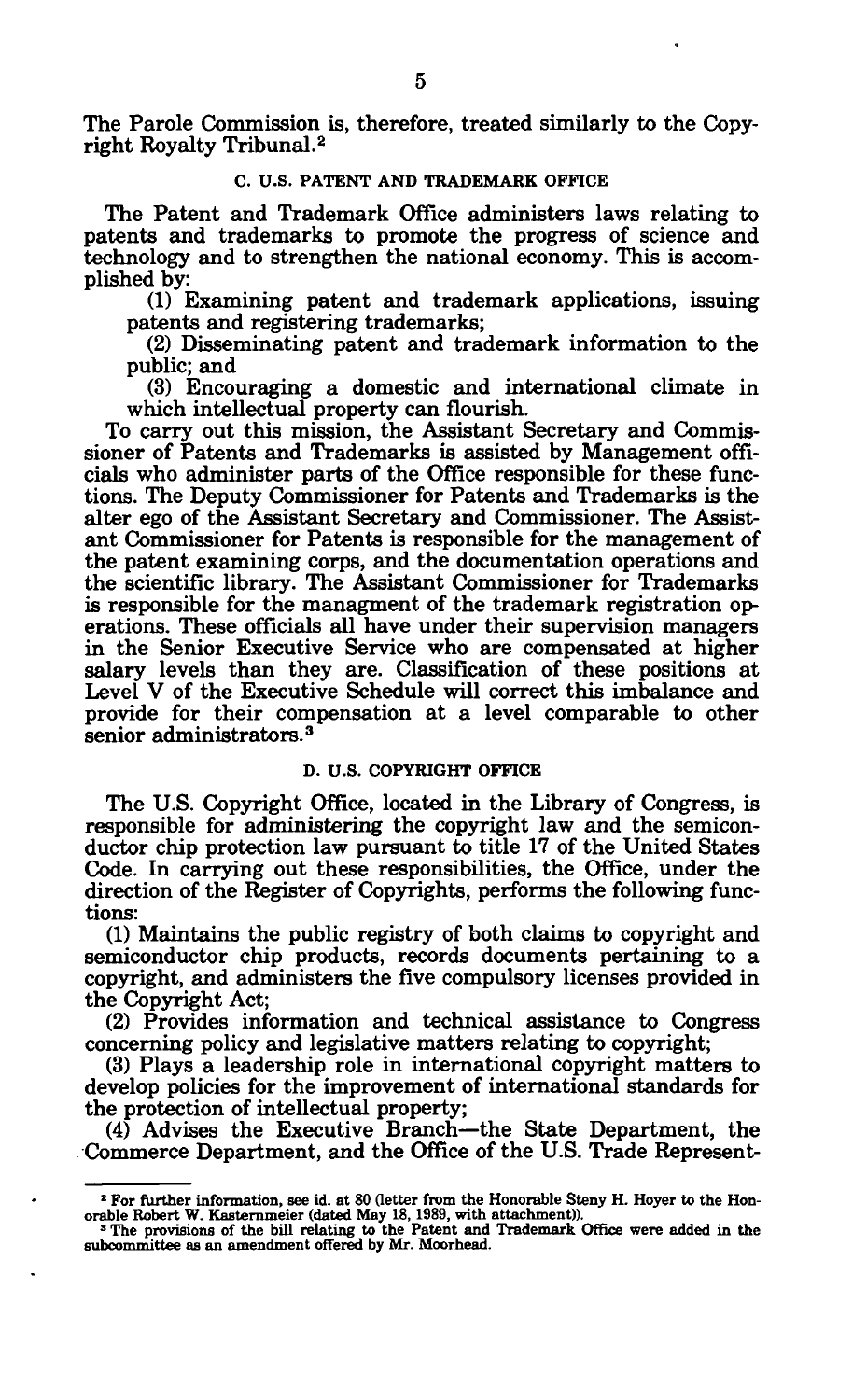ative—in developing U.S. policies in trade-related intellectual property negotiations both in bilateral and multilateral contexts; and

(5) Assists the public and the Federal judicial branch through administration of the U.S. registration system by examining claims to copyright, clarifying the statement of the claim, and refusing registration of ineligible works, thereby narrowing the issues that must be litigated and facilitating commercial transactions in copyrighted works.<sup>4</sup>

To accomplish these functions, the Register of Copyrights is assisted by several hundred employees. In terms of protocol and responsibility, the Register is considered the equal of the Commissioner of Patents and Trademarks, who currently is classified at Level IV of the Executive Schedule. In order to underline the growing importance of copyright in American society, and its positive impact on trade and domestic productivity, it makes eminent good sense to change the status of the Register from GS-18 of the General Schedule to Level IV of the Executive Schedule.

As stated above, GS-18 positions in government are a disappearing breed, now occupied by a fairly low number of non-supervisory personnel in the Executive Branch. The important post of Register of Copyright should be pegged at the same level as Presidential appointees who supervise governmental entities with mandates similar to the Copyright Office. The proposed legislation accomplishes this goal.

In carrying out the Office's responsibilities, the Register has been assisted by three Associate Registers of Copyright. One of these positions is currently vacant and there is some question whether the Library of Congress has sufficient authorized positions at the appropriate pay grade to fill it. The proposed legislation codifies these positions and raises them from a level of GS-17 to Executive Level V, bringing them into parity with their colleagues at the Patent and Trademark Office. This change would not have any immediate fiscal consequences because all the positions are already at the maximum pay level. Given the fact that the Copyright Office currently is handling 42 percent more claims to copyright than ten years ago as well as increased responsibilities associated with U.S. adherence to the Berne Convention and an increased volume of legislation requiring analysis by the Copyright Office, the three Associate Register positions should be statutorily established and placed in the Executive Schedule at the same level as their counterparts in the executive branch.

In short, the Copyright Office is an important division of the Library of Congress, which is a tremendous resource component of the Legislative Branch. The Committee expects this resource to continue to be available and to accomplish its assigned functions. In exchange, the Congress should provide the Copyright Office and the employees of that Office with requisite support and resources.

**<sup>4</sup> For more information about the Copyright Office, see House Hearings, supra note 1, at 2 (statement of Honorable Ralph Oman).**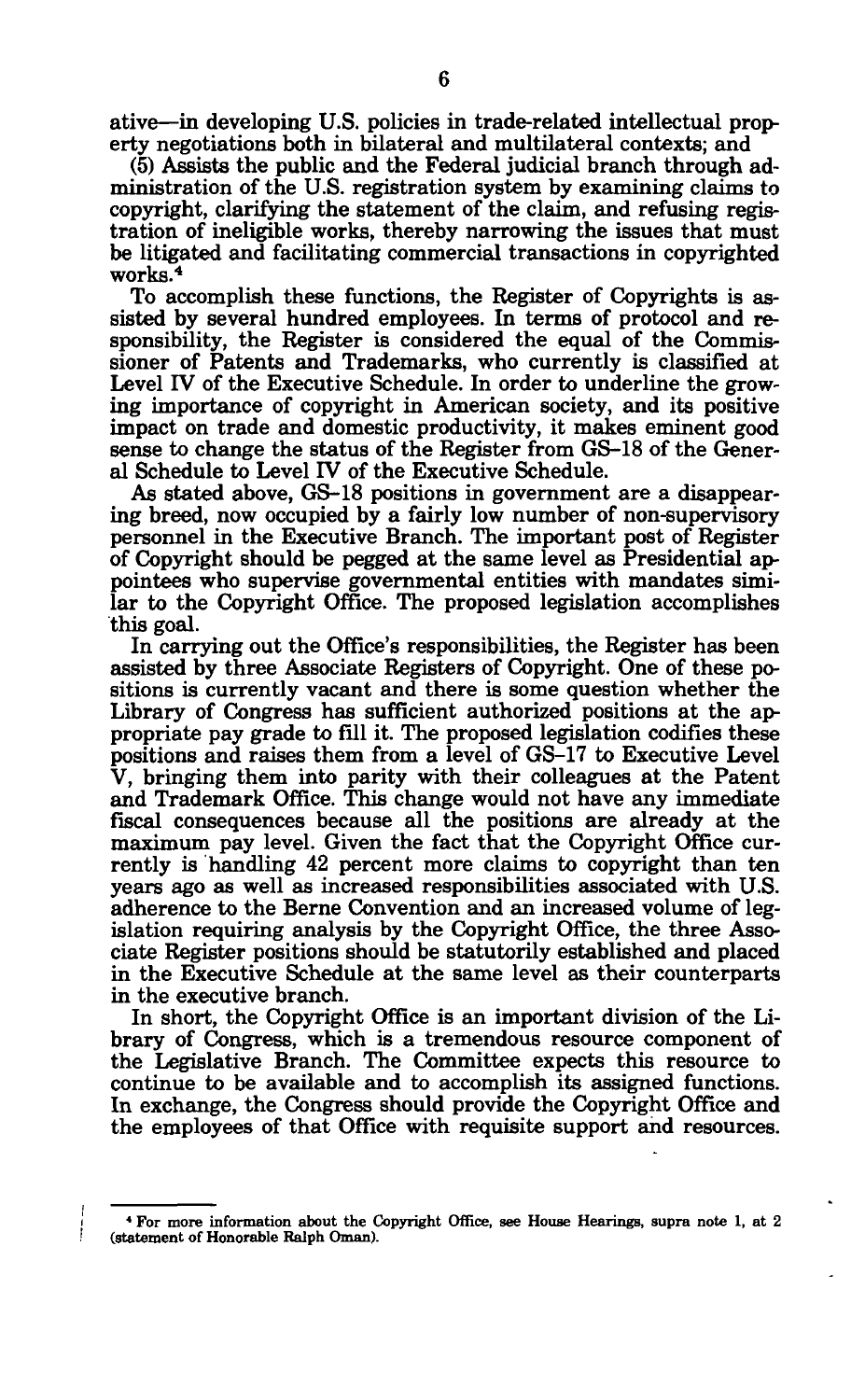## III. SECTIONAL ANALYSIS

## **SECTION 1. SHORT TITLE**

Section 1 of the bill sets forth the bill's short title: "The Copyright Royalty Tribunal Reform and Miscellaneous Pay Act of 1989".

#### **SECTION 2. COPYRIGHT ROYALTY TRIBUNAL AND THE COPYRIGHT OFFICE**

Section 2 amends provisions of the Copyright Act relating to the Copyright Royalty Tribunal and the Copyright Office.

First, subsection 2(a) revises section 802(a) of Title 17 of the United States Code to reduce the number of Copyright Royalty Tribunal Commissioners from five to three, to add the provision that Commissioners may serve beyond the expiration of their terms of office until successors have been qualified and to change the reference of Commissioners' salaries from GS-18 of the General Schedule to Level V of the Executive Schedule. This revision also deletes the obsolete language which pertained to the staggered length of Commissioners terms in the first five years of the Tribunal's existence.

Second, subsection 2(b) provides that the Register of Copyrights shall be compensated at the rate of pay in effect for level IV of the Executive Schedule under section 5315 of title 5. Subsection (b) further specifies that the Register of Copyrights shall be assisted in the performance of his or her duties by three Associate Registers of Copyrights who shall each be compensated at the rate of pay in effect for level V of the Executive schedule under section 5316 of title 5. This latter provision statutorily codifies the post of Associate Register of Copyrights, creating three such positions in the Copyright Office.

## **SECTION 3. PAY RATES FOR PAROLE COMMISSION**

Section 3 changes the status and pay of Commissioners on the United States Parole Commission from GS-18 of the General Schedule to Level V of the Executive Schedule. The Chairman of the Parole Commission shall be compensated at the rate of pay in effect of Level IV of the Executive Schedule.

## **SECTION 4. PAY RATES FOR DEPUTY AND ASSISTANT COMMISSIONERS OF PATENTS AND TRADEMARKS**

Section 4 amends section 5316 of title 5, United States Code, to compensate three Presidential appointees in the United States Patent and Trademark Office at a rate of Level V of the Executive Schedule. These officers are: the Deputy Commissioner of Patents and Trademarks; the Assistant Commissioner for Patents; and the Assistant Commissioner for Trademarks.

### **SECTION 5. EFFECTIVE DATE; BUDGET ACT**

Section 5 provides that this Act shall take effect immediately upon enactment and that any new spending authority be effective only to the extent as provided in appropriation Acts.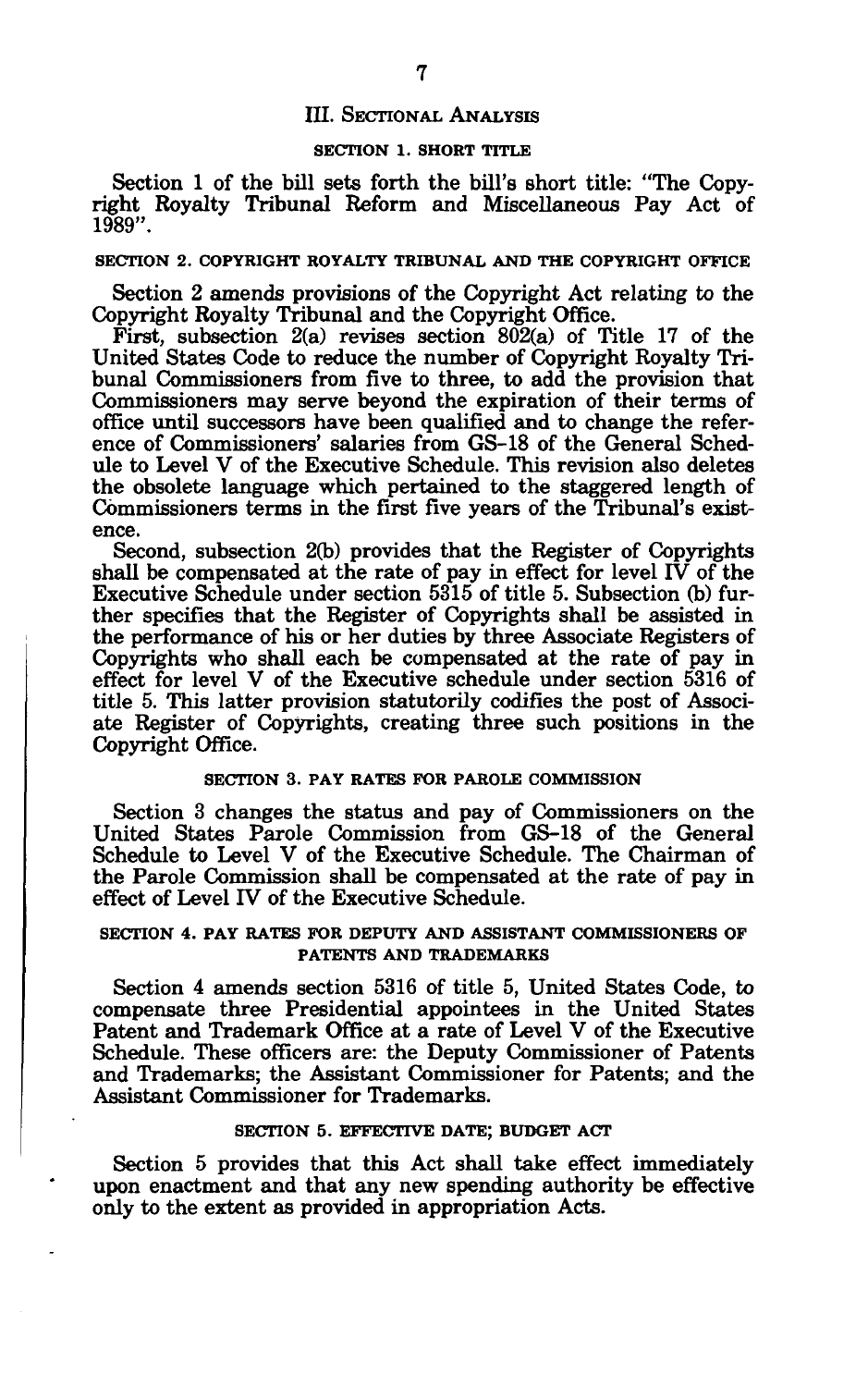## IV. STATEMENT OF LEGISLATIVE HISTORY

On March 16, 1989, the Subcommittee on Courts, Intellectual Property, and the Administration of Justice held an oversight hearing on the functioning of the Copyright Royalty Tribunal. The Honorable Edward W. Ray, Chairman—accompanied by the Honorable Mario F. Aguero (Commissioner), the Honorable J.C. Argetsinger (Commissioner), and Robert Cassler, Esq., (General Counsel)—provided testimony for the Tribunal. During this testimony, the Tribunal requested introduction of legislation to assist the Tribunal to meet its legislative mandae. In addition, the Register of Copyrights (the Honorable Ralph Oman) testified on behalf of the Copyright Office. Mr. Oman explained the functions and workload of the Officed and requested the introduction of legislation to raise copyright registration fees.<sup>5</sup>

On March 23, 1989, H.R. 1621 was introduced by Subcommittee Chairman Robert W. Kastenmeier and the ranking minority Member of the Subcommittee, Mr. Moorhead.

On July 25, 1989, H.R. 1621 was marked up. An amendment was offered to the bill by Mr. Moorhead to change the salary classification of the Parole Commission and the Deputy and Assistant Commissioners of Patents and Trademarks. The amendment passed unanimously by voice vote.

Finally, a quorum of Members being present, the amended bill was reported favorably by voice vote (no opposition being heard) to the full Committee in the form of a clean bill. On July 28, 1989, • H.R. 3046 was introduced with cosponsorship as follows: Mr. Kasenmeier, for himself; Mr. Moorhead; Mr. Crockett; Mr. Berman; Mr. Bryant; Mr. Cardin; Mr. Boucher; Mr. Sangmeister; Mr. Hughes; and Mr. Synar.

On October 3, 1989, H.R. 3046 was considered by the full Committee. After general debate, an amendment was offered by Mr. Moorhead to add the Register of Copyrights and the three Associate Registers of Copyrights to the bill, changing their current salary classifications. The amendment passed by voice vote. Then, H.R. 3046, as amended, was reported favorably to the full House, a quorum of Members being present, by voiced vote with no opposition being heard.

### V. OVERSIGHT FINDINGS

The Committee has oversight over the four government entities—the Copyright Royalty Tribunal, the Copyright Office, the Parole Commission, and the Patent and Trademark Office—whose statutory charters are amended by the proposed legislation. This report constitutes an integral part of the Committee's continuing effort to oversee these entities and their key leadership positions. As oversight findings, the Committee adopts the analysis and discussion of this report.

**<sup>5</sup> That legislation (H.R. 1622, 101st Cong., 1st Sess. (1989)) has been processed separately. It passed the House by voice vote on October 16, 1989. See 135 Cong. Rec. 7064 (daily ed. Oct. 16, 1989). For further information, see H. Rep. No. 101-279, 101st Cong., 1st Sess. (1989).**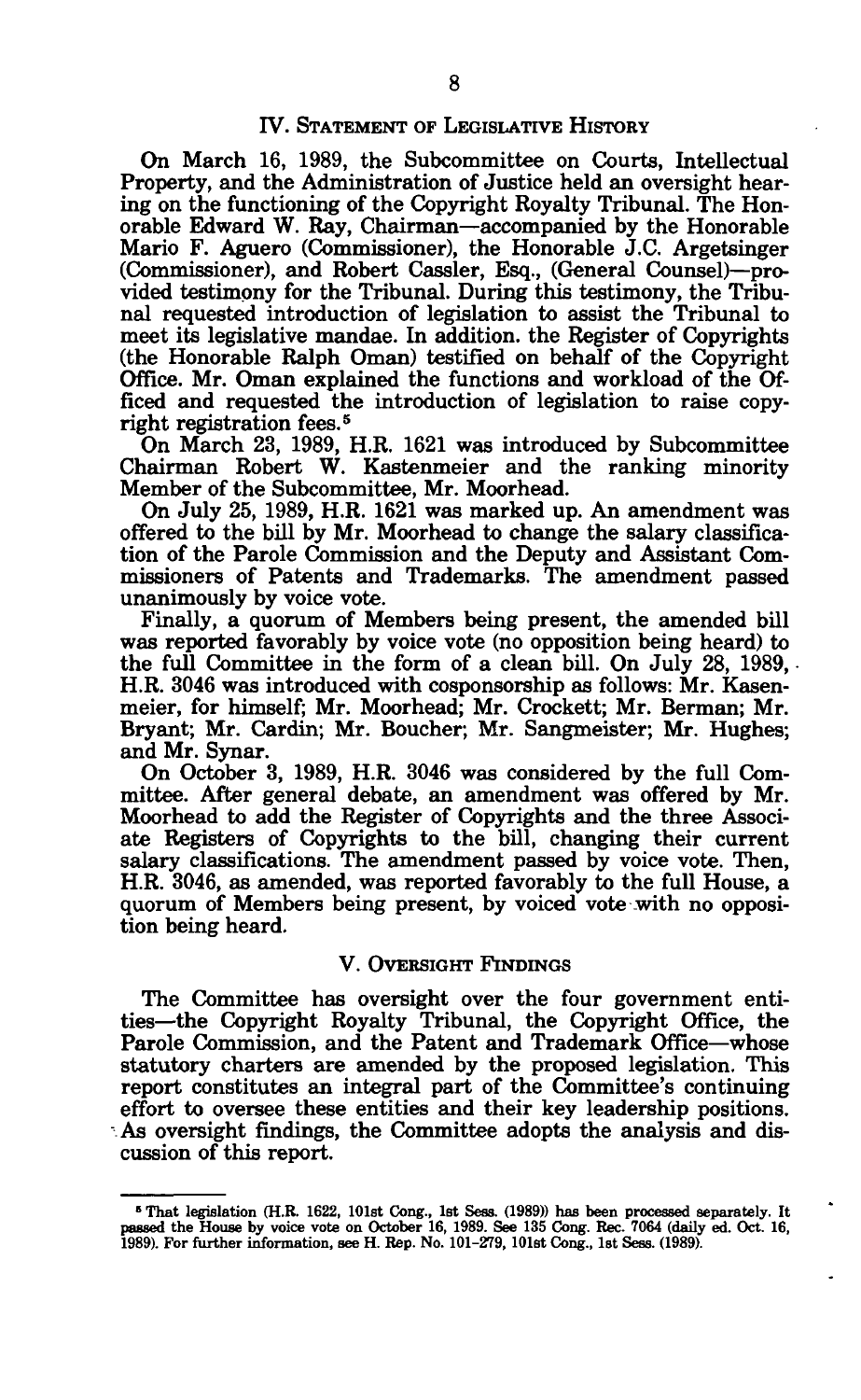### VI. STATEMENT OF THE COMMITTEE ON GOVERNMENT OPERATIONS

In regard to clause 2(1)(3)(D) of rule XI of the Rules of the House of Representatives, no oversight findings have been submitted to the Committee by the Committee on Government Operations.

## VII. NEW BUDGET AUTHORITY

In regard to clause  $2(1)(3)(B)$  of rule XI of the Rules of the House of Representatives, the bill creates no new budget authority or increased tax expenditures for the Federal government.

## VIII. INFLATIONARY IMPACT STATEMENT

Pursuant to clause 2(1)(4) of rule XI of the Rules of the House of Representatives, the Committee feels that the bill will have no foreseeable inflationary impact on prices or costs in the operation of the national economy.

## IX. COST ESTIMATE

In regard to clause 7 of rule XIII of the Rules of the House of Representatives, the Committee agrees with the cost estimate of the Congressional Budget Office.

## X. STATEMENT OF THE CONGRESSIONAL BUDGET OFFICE

Pursuant to clause  $2(1)(3)(C)$  of rule XI of the Rules of the House of Representatives, and section 403 of the Congressional Budget Act of 1974, the following is the cost estimate on H.R. 4262, prepared by the Congressional Budget Office.

> U.S. CONGRESS. CONGRESSIONAL BUDGET OFFICE, *Washington, DC, October 5, 1989.*

Hon. JACK BROOKS,

*Chairman, Committee on the Judiciary, House of Representatives, Washington, DC.* 

DEAR MR. CHAIRMAN: The Congressional Budget Office has reviewed H.R. 3046, the Copyright Royalty Tribunal Reform and Miscellaneous Pay Act of 1989, as ordered reported by the House Committee on the Judiciary, October 3, 1989. We expect that enactment of the bill would cost the federal government about \$10,000 annually-

H.R. 3046 would change the salary classification rates for members of the Copyright Royalty Tribunal and the United States Parole Commission, for the Deputy and Assistant Commissioners of Patents and Trademarks, and for the Register of Copyrights and the Associate Registers of Copyrights. In addition, the bill would reduce to three the maximum number of commissioners of the tribunal, and would allow tribunal commissioners to continue to serve after their terms expire until a successor has taken office.

Most of the changes in salary classifications would not have a significant impact on the federal budget because most of the positions would continue to be compensated at their current rate. However, the salary of the Register of Copyrights and the Chairman of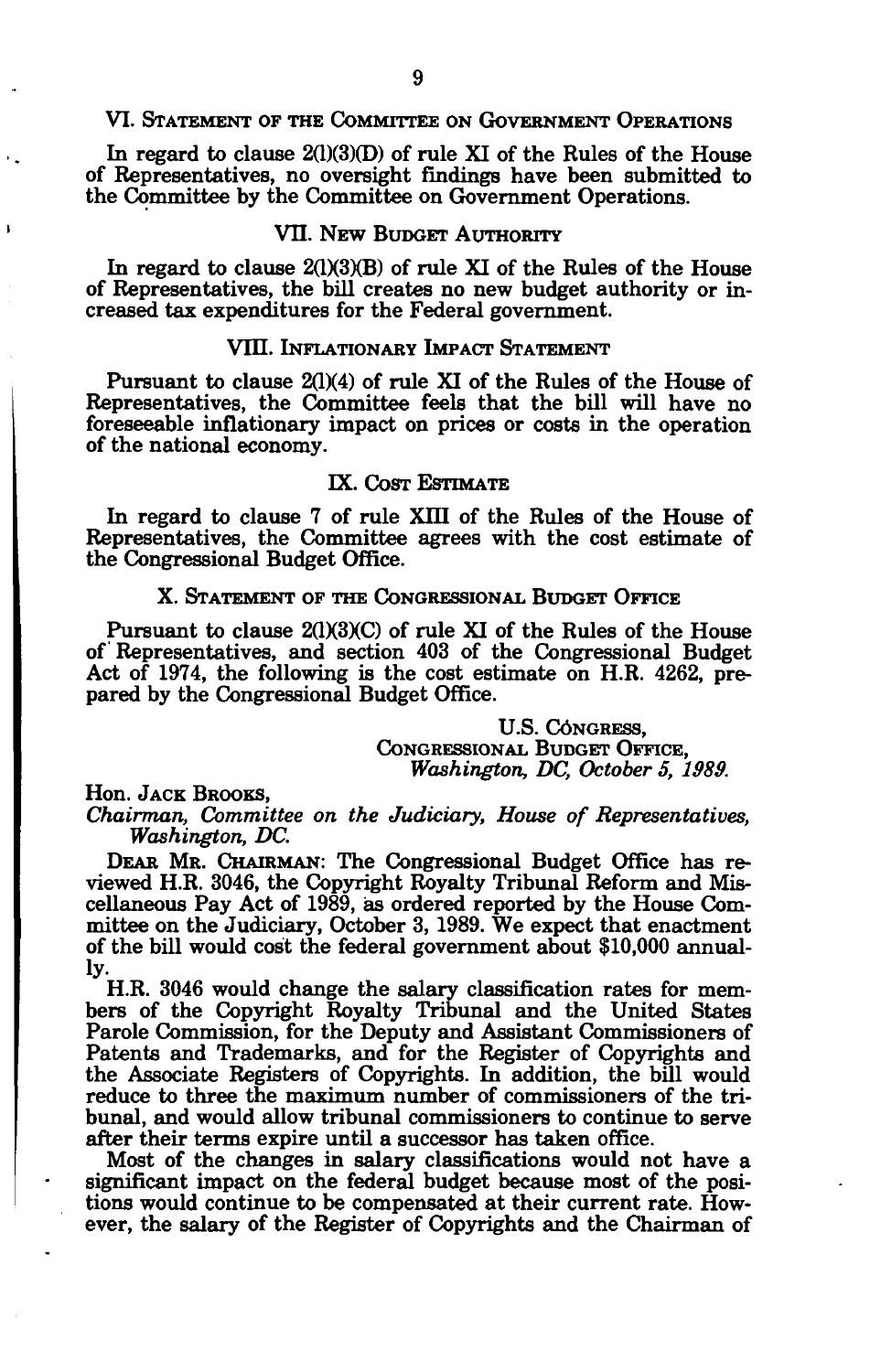the Parole Commission each would be increased by \$5,200 annually. Reducing to three the maximum number of commissioners of the tribunal would not result in savings because, since 1984, the tribunal has been composed of only three members. Other provisions of the bill would have no budget impact.

No costs would be incurred by state or local governments as a result of enactment of this bill.

If you wish further details on this estimate, we will be pleased to provide them. The CBO contact is Douglas Criscitello, who can be reached at 226-2860.

Sincerely,

ROBERT D. REISCHAUER, *Director.* 

CHANGES IN EXISTING LAW MADE BY THE BILL, AS REPORTED

In compliance with clause 3 of rule XIII of the Rules of the House of Representatives, changes in existing law made by the bill, as reported, are shown as follows (existing law proposed to be omitted is enclosed in black brackets, new matter is printed in italic, existing law in which no change is proposed is shown in roman):

## **TITLE 17, UNITED STATES CODE**

## CHAPTER 7—COPYRIGHT OFFICE

## § 701. The Copyright Office: General responsibilities and organization

\*\*\*\*\*\* \*

 $(a)$  \*

./

*(e) The Register of Copyrights shall be compensated at the rate of pay in effect for level IV of the Executive Schedule under section 5315 of title 5. The Register of Copyrights shall be assisted in the performance of his or her duties by three Associate Registers of Copyrights who shall each be compensated at the rate of pay in .effect for level V of the Executive Schedule under section 5316 of title 5.* 

## CHAPTER 8—COPYRIGHT ROYALTY TRIBUNAL

## § 802. Membership of the Tribunal

[(a) The Tribunal shall be composed of five commissioners appointed by the President with the advice and consent of the Senate for a term of seven years each; of the first five members appointed, three shall be designated to serve for seven years from the date of the notice specified in section 801(c), and two shall be designated to serve for five years from such date, respectively. Commissioners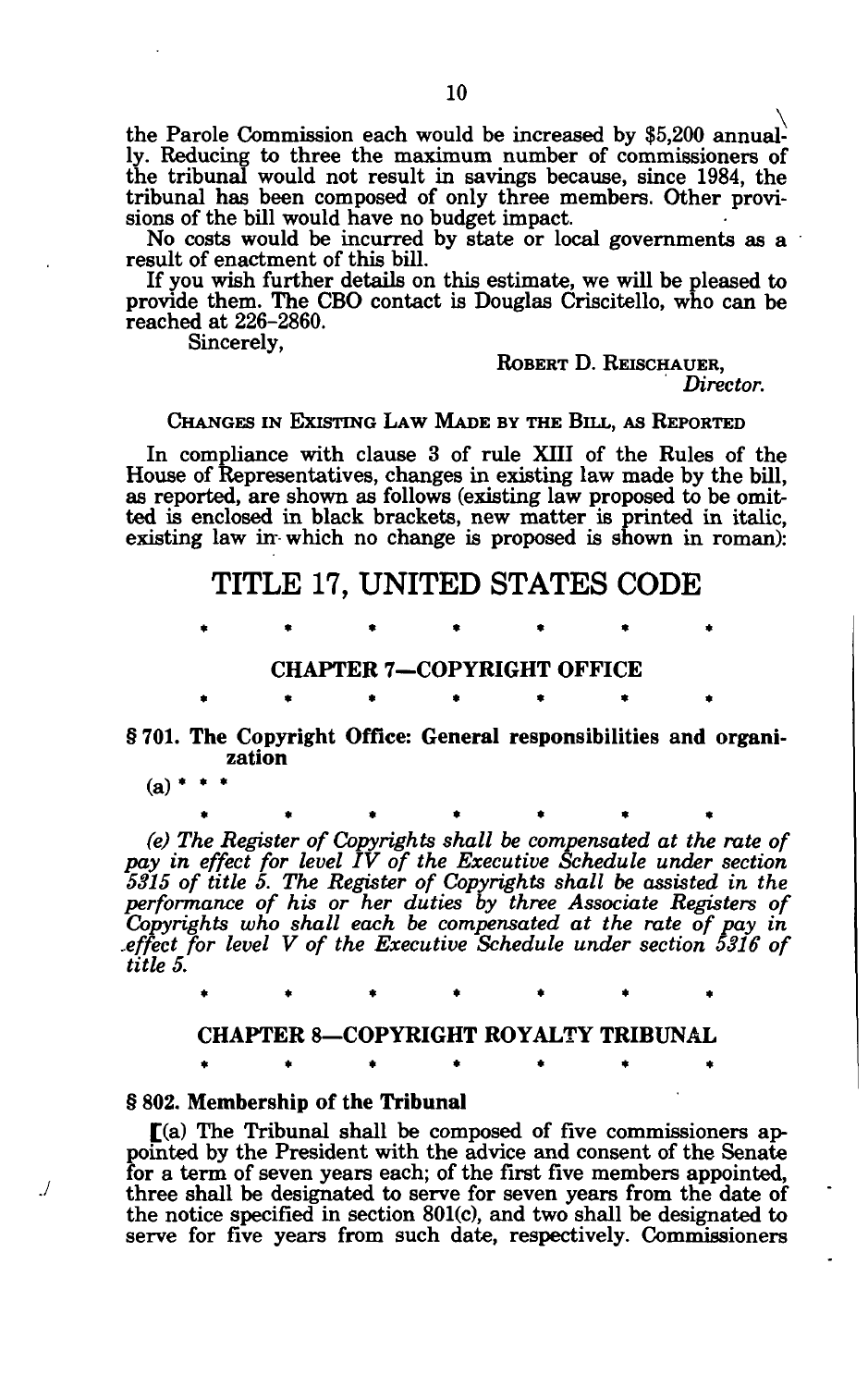shall be compensated at the highest rate now or hereafter prescribe for grade 18 of the General Schedule pay rates (5 U.S.C. 5332).]

*(a) The Tribunal shall be composed of three Commissioners appointed by the President, by and with the advice and consent of the Senate. The term of office of any individual appointed as a Commissioner shall be seven years, except that a Commissioner may serve, after the expiration of his or her term until a successor has taken office. Each Commissioner shall be compensated at the rate of pay in effect for level V of the Executive Schedule under section 5316 of title 5.* 

# **TITLE 5, UNITED STATES CODE**

\*\*\*\*\*\* \*

**\*\*\*\*\*\* \*** 

## **PART III—EMPLOYEES**

**• \*•••\* • Subpart D—Pay and Allowances**   $\bullet$  . The set of the set of the set of the set of the set of the set of the set of the set of the set of the set of the set of the set of the set of the set of the set of the set of the set of the set of the set of the s **CHAPTER 53—PAY RATES AND SYSTEMS \*\*\*\*\*\* \*** 

**Subchapter II—Executive Schedule Pay Rates** 

**\*\*\*\*\*\* \*** 

## **§ 5315. Positions at level IY**

Level IV of the Executive Schedule applies to the following positions, for which the annual rate of basic pay shall be the rate determined with respect to such level under chapter 11 of title 2, as adjusted by section 5318 of this title:

 $\bullet$  . The set of the set of the set of the set of the set of the set of the set of the set of the set of the set of the set of the set of the set of the set of the set of the set of the set of the set of the set of the s

Deputy Administrator of General Services.

*Chairman, United States Parole Commission.* 

## **§ 5316. Positions at level Y**

Level V of the Executive Schedule applies to the following positions, for which the annual rate of basic pay shall be the rate determined with respect to such level under chapter 11 of title 2, as adjusted by section 5318 of this title:

Administrator, Agricultural Marketing Service, Department of Agriculture.

\*\*\*\* \*\*\* \*\*\* \*\* \*\*

*Commissioners, United States Parole Commission (8).*